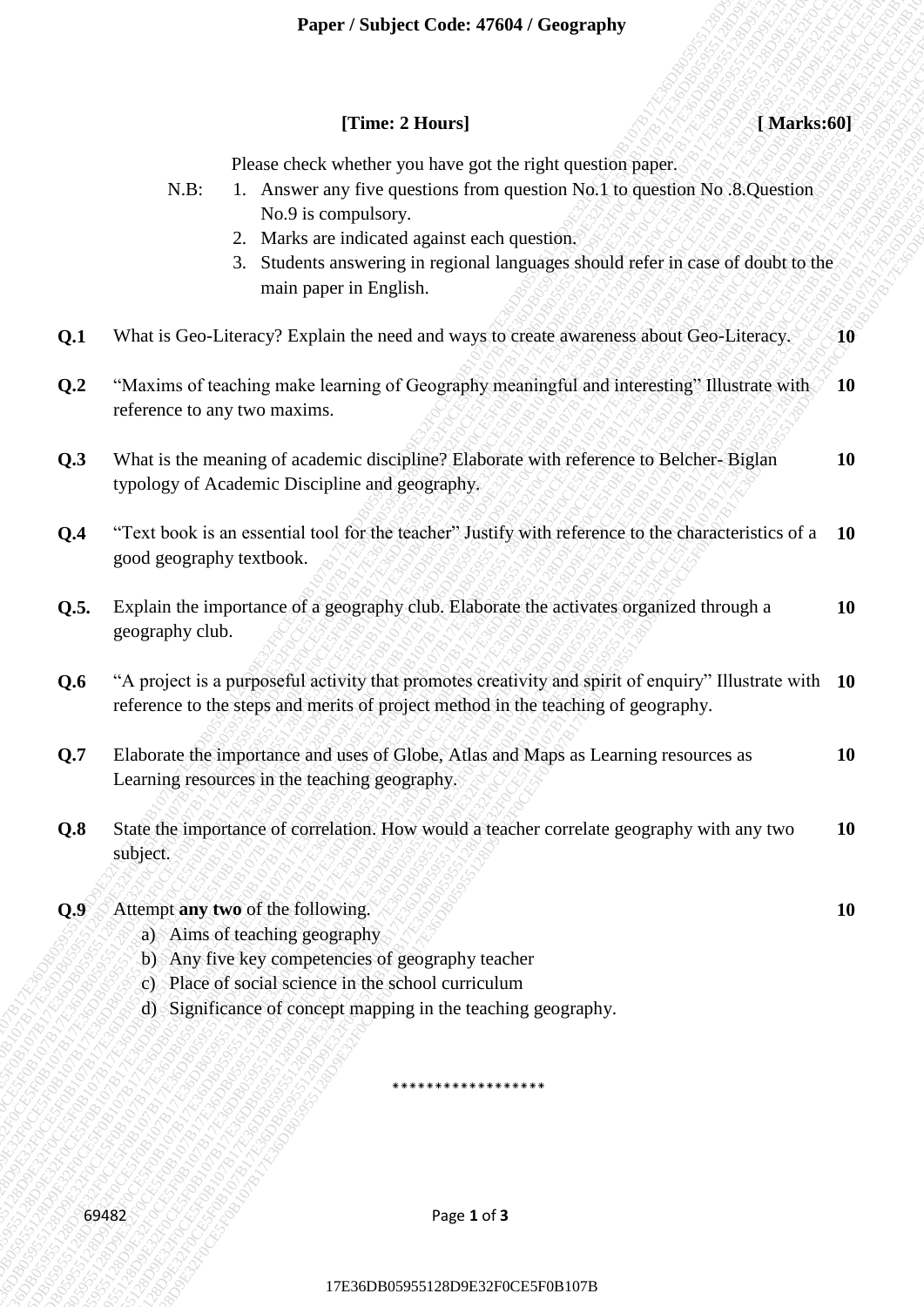# [**वेळ:**2 **तास] [गुण: ६०]**

### **Please check whether you have got the right question paper**.

- **प्र .१** भगूोल साक्षरता म्हणजे काय ? भगूोल साक्षरतेची गरज आणण जागरूकता णिर्ााण करण्याचे र्ागा स्पष्ट करा . **१०**
- **Plane: check whether you have get the right question puper-<br>
vgiles rate of ap-10 relation states origins and control states after state for application and relation to the<br>
-state of a state of a state of a state origin** 17E26B9<br>
17E36 27E45 12E45 12E45 12E45 12E45 12E45 12E45 12E45 12E45 12E45 12E45 12E45 12E45 12E45 12E45 12E45 12E45 12E45 12E45 12E45 12E45 12E45 12E45 12E45 12E45 12E45 12E45 12E45 12E45 12E45 12E45 12E45 12E45 12E45 12 1986 5 2079)<br>
17E36 12 Primari Content of the Content of the Content of the Content of Content of the Content of the Content<br>
17E36 13 Primari Content of the Content of Content of Content of Content of Content of Content **17E36** Prices check whether you have got the right question paper.<br>
17E36. Price control used and 2 price described on and any complete function paper.<br>
17E36 Price control used and 2 price described on the application o 19E36D95128006128066129966129062899612906139961299961299996129F0277E33F0912F02F138D9E32F0CE570B107E33F032F02F02F0317E37F0317E37F0317E37F0317E37F0317E37F0317E37F0317E37F0317E37F0317E37F0317E37F0317E37F0317E37F0317E37F0317 **Paper / Subject Code: 47644 / Geography<br>
1986 - 2 million code: whether you have part the right messing apper<br>
31.4 - Constraint Service of Vermel Start Schwabel Code Start Schwabel Codes Schwabel (2015)<br>
31.4 - Constra Paper / Studiest Code: 476445 16 Concerpts, 200**<br> **Presse check whether you have not the stable questions paper.**<br>
9.  $\chi$ <br>
9.  $\chi$ <br>
9.  $\chi$ <br>
9.  $\chi$ <br>
9.  $\chi$ <br>
9.  $\chi$ <br>
9.  $\chi$ <br>
9.  $\chi$ <br>
9.  $\chi$ <br>
9.  $\chi$ <br>
9.  $\chi$ <br>
9.  $\$ Paper / Subject Code: 4760417 Goography<br>
Please check whether you have you the right quasitions paper<br>
17. Subject must a very shown and the ratio and the ratio and the special strict of the special strict of the<br>
27. Sub **Proper / Subject Code: 47604 / Georgraphy / Type: 601**<br> **Place check whether you have got the right quasident paper.** Type: 601<br>
31.1 equivalent work are regiven as the right submanity for a single summit the first summi **Proper / Subject Code: 47604 / Georgraphy / Type: 601**<br> **Place check whether you have got the right quasident paper.** Type: 601<br>
31.1 equivalent work are regiven as the right submanity for a single summit the first summi **Proper / Subject Code: 47604 / Georgraphy / Type: 601**<br> **Place check whether you have got the right quasident paper.** Type: 601<br>
31.1 equivalent work are regiven as the right submanity for a single summit the first summi **Example: Subject Cool of Fidely 17 cool of Figure 17 cool of Figure 17 cool of Figure 17 cool of Figure 17 cool of Figure 17 cool of Figure 17 cool of Figure 17 cool of Figure 17 cool of Figure 17 cool of Figure 17 cool Paper Southern Control First 2001**<br> **Paper Southern cyclic and control of the right quantity paper.**<br>
17.2 applies and control wave and paper and anothern paper spin applies with the spin applies of the spin applies of t Player / Subject Code: 47604/ Givergraphy<br>
1795: 5197<br>
1795: 5197<br>
1795: 5197<br>
17.4 vglic: ensus reveni sure > yri) en usual de e saño enes son forte april acerdo energia de estas<br>
31.4 vglic: ensus reveni sure > yri) en **1799** Paper / Subject Code-47603 / decography<br>
1986: 2 RMH<br>
1986: 2 RMH<br>
1986: 2 RMH<br>
1986: 2 RMH<br>
1986: 2 RMH (France Code whether you have got the right quasition paper.<br>
1987: 2 Paper (For the second advertise of the Paper / Subject Code: 476443 / Group paper / Engris ξε)<br>
(382, 2 πm)<br>
Please check whether you lace get the right question paper. [1795, ξε)<br>
17. ε πρότειται τεχνό του / γμήσι ανανία σε φθη συνετριβί τρίπον του πρότειται 17E36DB05955128D9E32F0CE5F0B107B17E36DB05955128D9E32F0CE5F0B107B17E36DB05955128D9E32F0CE5F0B107B17E36DB05955128D9E32F0CE5F0B107B17E36DB05955128D9E32F0CE5F0B107B17E36DB05955128D9E32F0CE5F0B107B Paper / Subject Code: 47644 / Geography<br>
1985 - 2 First edeck whether you have got the right question paper.<br>
17.2 - Applies ensemi-seek and a very pleasarisely at a strength stresses for forming the right of the planet<br> Paper / Subject Code: 47604/ Cooperably<br>
1787. Paper and the whole rise and the rise of the right quasition paper.<br>
17.2 Paper and the right and the right and the right and the right quasition paper.<br>
17.2 Paper and the Paper / Subject Code: 47604 / Grography<br>
285: 2 area<br>
295: 2 area deck whether you have pet the right question paper.<br>
29. 2 area deck of the right and contract the right and contract the right of the right and contract t प्र .२ "अध्यापनाची सूत्रे भूगोलाचे अध्ययन अर्थपूर्ण व अभिरुचीपूर्वी बनविते" वरील विधानाच्या संदर्भात कोणतीही दोन सूत्रे सोदाहरण स्पष्ट करा . **१०**
	- प्र .३ शैक्षणिक विद्याशाखा म्हणजे काय ? शैक्षणिक विद्याशाखा आणि भूगोलाच्या संदर्भात बेचर बिगलेन टायपॅलॅाजी सणवस्तर स्पष्ट करा . **१०**
	- **प्र .४** " पाठ्यपुस्तक हे शिक्षकांसाठी आवश्यक साधन आहे ." आदर्श भूगोल पाठ्यपुस्तकाच्या गुणवैशिष्ठ्या संदर्भात **१०** समर्थन करा .
	- **प्र .५** भगूोल र्डं ळाचे र्हत्व स्पष्ट करा . भगूोल र्डं ळाव्दारेआयोणजत उपक्रर् सोदाहरण णलहा. **१०**
	- **प्र .६** "चौकसवृत्ती आणि सृजनशीलता वाढीसाठी प्रकल्प हा सहेतूक उपक्रम आहे" वरील संदर्भात भूगोल अध्यापनात **१०** प्रकल्प पद्धतीच्या पायऱ्या आणण गणु सोदाहरण णलहा .
	- **प्र .७** भगूोलात िकाशा , िकाशासंग्रह आणण पथ्ृवीगोल या अध्ययि साधिांचेर्हत्व आणण वापर सणवस्तर णलहा . **१०**
	- **प्र .८** सर्वायाचेर्हत्व णलहा. भगूोल णशक्षक कोणत्याही दोि णवषयाशी सर्वाय कशा प्रकारे साधतील . **१०**
	- **प्र .९** खालीलपैकी **कोणत्याही दोहोंवर** र्ोडक्यात णलहा . **१०**
		- अ) भगूोल अध्यापिाची ध्येये
		- ब) भगोल शिक्षकाच्या कोणत्याही पाच क्षमता
		- क) शालेय अभ्यासक्रमात सामाजिक शास्त्राचे स्थान
		- ड) भूगोल अध्यापनात संकल्पना रेखाटन (concept Mapping) महत्व.

69482 Page **2** of **3**

\*\*\*\*\*\*\*\*\*\*\*\*\*\*\*\*\*\*\*\*\*\*\*\*\*\*